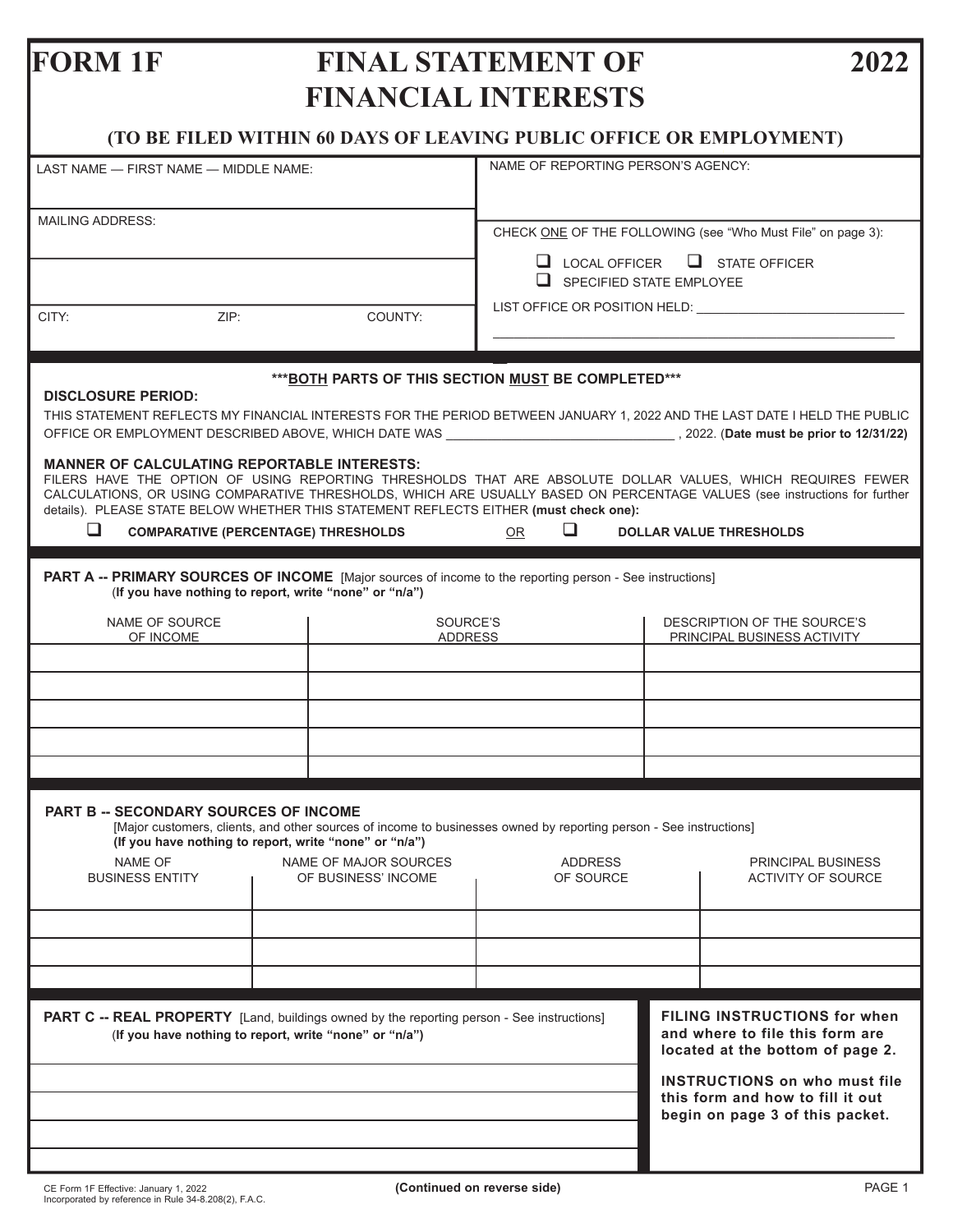| <b>PART D - INTANGIBLE PERSONAL PROPERTY</b> [Stocks, bonds, certificates of deposit, etc. - See instructions]<br>(If you have nothing to report, write "none" or "n/a")        |                                                                                                                                                                                                                                   |                                                                                                                                                                                                                                                                                                                                                                                           |                                                                                                                                  |  |  |
|---------------------------------------------------------------------------------------------------------------------------------------------------------------------------------|-----------------------------------------------------------------------------------------------------------------------------------------------------------------------------------------------------------------------------------|-------------------------------------------------------------------------------------------------------------------------------------------------------------------------------------------------------------------------------------------------------------------------------------------------------------------------------------------------------------------------------------------|----------------------------------------------------------------------------------------------------------------------------------|--|--|
| <b>TYPE OF INTANGIBLE</b>                                                                                                                                                       | BUSINESS ENTITY TO WHICH THE PROPERTY RELATES                                                                                                                                                                                     |                                                                                                                                                                                                                                                                                                                                                                                           |                                                                                                                                  |  |  |
|                                                                                                                                                                                 |                                                                                                                                                                                                                                   |                                                                                                                                                                                                                                                                                                                                                                                           |                                                                                                                                  |  |  |
|                                                                                                                                                                                 |                                                                                                                                                                                                                                   |                                                                                                                                                                                                                                                                                                                                                                                           |                                                                                                                                  |  |  |
|                                                                                                                                                                                 |                                                                                                                                                                                                                                   |                                                                                                                                                                                                                                                                                                                                                                                           |                                                                                                                                  |  |  |
| <b>PART E — LIABILITIES</b> [Major debts - See instructions]<br>(If you have nothing to report, write "none" or "n/a")                                                          |                                                                                                                                                                                                                                   |                                                                                                                                                                                                                                                                                                                                                                                           |                                                                                                                                  |  |  |
| NAME OF CREDITOR                                                                                                                                                                |                                                                                                                                                                                                                                   |                                                                                                                                                                                                                                                                                                                                                                                           | ADDRESS OF CREDITOR                                                                                                              |  |  |
|                                                                                                                                                                                 |                                                                                                                                                                                                                                   |                                                                                                                                                                                                                                                                                                                                                                                           |                                                                                                                                  |  |  |
|                                                                                                                                                                                 |                                                                                                                                                                                                                                   |                                                                                                                                                                                                                                                                                                                                                                                           |                                                                                                                                  |  |  |
|                                                                                                                                                                                 |                                                                                                                                                                                                                                   |                                                                                                                                                                                                                                                                                                                                                                                           |                                                                                                                                  |  |  |
| PART F - INTERESTS IN SPECIFIED BUSINESSES [Ownership or positions in certain types of businesses - See instructions]<br>(If you have nothing to report, write "none" or "n/a") |                                                                                                                                                                                                                                   |                                                                                                                                                                                                                                                                                                                                                                                           |                                                                                                                                  |  |  |
| <b>NAME OF BUSINESS ENTITY</b>                                                                                                                                                  |                                                                                                                                                                                                                                   | <b>BUSINESS ENTITY #1</b>                                                                                                                                                                                                                                                                                                                                                                 | <b>BUSINESS ENTITY #2</b>                                                                                                        |  |  |
| ADDRESS OF BUSINESS ENTITY                                                                                                                                                      |                                                                                                                                                                                                                                   |                                                                                                                                                                                                                                                                                                                                                                                           |                                                                                                                                  |  |  |
| PRINCIPAL BUSINESS ACTIVITY                                                                                                                                                     |                                                                                                                                                                                                                                   |                                                                                                                                                                                                                                                                                                                                                                                           |                                                                                                                                  |  |  |
| POSITION HELD WITH ENTITY                                                                                                                                                       |                                                                                                                                                                                                                                   |                                                                                                                                                                                                                                                                                                                                                                                           |                                                                                                                                  |  |  |
| OWN MORE THAN A 5% INTEREST IN THE BUSINESS                                                                                                                                     |                                                                                                                                                                                                                                   |                                                                                                                                                                                                                                                                                                                                                                                           |                                                                                                                                  |  |  |
| NATURE OF MY OWNERSHIP INTEREST                                                                                                                                                 |                                                                                                                                                                                                                                   |                                                                                                                                                                                                                                                                                                                                                                                           |                                                                                                                                  |  |  |
| IF ANY OF PARTS A THROUGH F ARE CONTINUED ON A SEPARATE SHEET, PLEASE CHECK HERE                                                                                                |                                                                                                                                                                                                                                   |                                                                                                                                                                                                                                                                                                                                                                                           | $\Box$                                                                                                                           |  |  |
| <b>SIGNATURE OF FILER:</b><br>Signature:                                                                                                                                        |                                                                                                                                                                                                                                   | <b>CPA or ATTORNEY SIGNATURE ONLY</b><br>If a certified public accountant licensed under Chapter 473, or<br>attorney in good standing with the Florida Bar prepared this form<br>for you, he or she must complete the following statement:<br>I, prepared<br>the CE Form 1 in accordance with Section 112.3145, Florida                                                                   |                                                                                                                                  |  |  |
| Date Signed:                                                                                                                                                                    |                                                                                                                                                                                                                                   | Statutes, and the instructions to the form. Upon my reasonable<br>knowledge and belief, the disclosure herein is true and correct.<br>Date Signed<br><u> 1989 - Johann John Stein, mars et al. 1989 - Anna ann an t-Anna ann an t-Anna ann an t-Anna ann an t-Anna ann an t-Anna ann an t-Anna ann an t-Anna ann an t-Anna ann an t-Anna ann an t-Anna ann an t-Anna ann an t-Anna an</u> |                                                                                                                                  |  |  |
| <b>WHEN TO FILE:</b><br>At the end of office or employment each<br>local officer, state officer, and specified<br>state employee is required to file a final                    | <b>FILING INSTRUCTIONS:</b><br>may file by mail or email. Contact your Supervisor<br>of Elections for the mailing address or email<br>address to use. Do not email your form to the<br>Commission on Ethics, it will be returned. |                                                                                                                                                                                                                                                                                                                                                                                           | To determine what category your position<br>falls under, see the "Who Must File" Instructions<br>on page 3.<br>NOTF <sup>.</sup> |  |  |

 *State officers* **or** *specified state employees* who file with the Commission on Ethics may file by mail or email. To file by mail, send the completed form to P.O. Drawer 15709, Tallahassee, FL 32317-5709; physical address: 325 John Knox Rd, Bldg E, Ste 200, Tallahassee, FL 32303. To file with the Commission by email, scan your completed form and any attachments as a pdf (do not use any other format), send it to CEForm1@leg.state.fl.us and retain a copy for your records. Do not file by both mail and email. Choose only one filing method.

**NOTE:**

**If you are leaving office or employment during the first half of 2022, you may not have filed Form 1 for 2021. In that case, this is not the last form you will file. Form 1F covers January 1, 2022, through your last day of office or employment. You will be required to file Form 1 for 2021 by July 1, 2022, and risk being fined if you do not file Form 1 by the filing deadline, even if you have already filed the CE Form 1F.**

state employee is required to file a final disclosure form (Form 1F) within 60 days of leaving office or employment, unless he or she takes another position within the 60-day period that requires filing financial disclosure on Form 1 or Form 6.

#### **WHERE TO FILE:**

 *Local officers* file with the Supervisor of Elections of the county in which they permanently reside. (If you do not permanently reside in Florida, file with the Supervisor of the county where your agency has its headquarters.) Form 1 filers who file with the Supervisor of Elections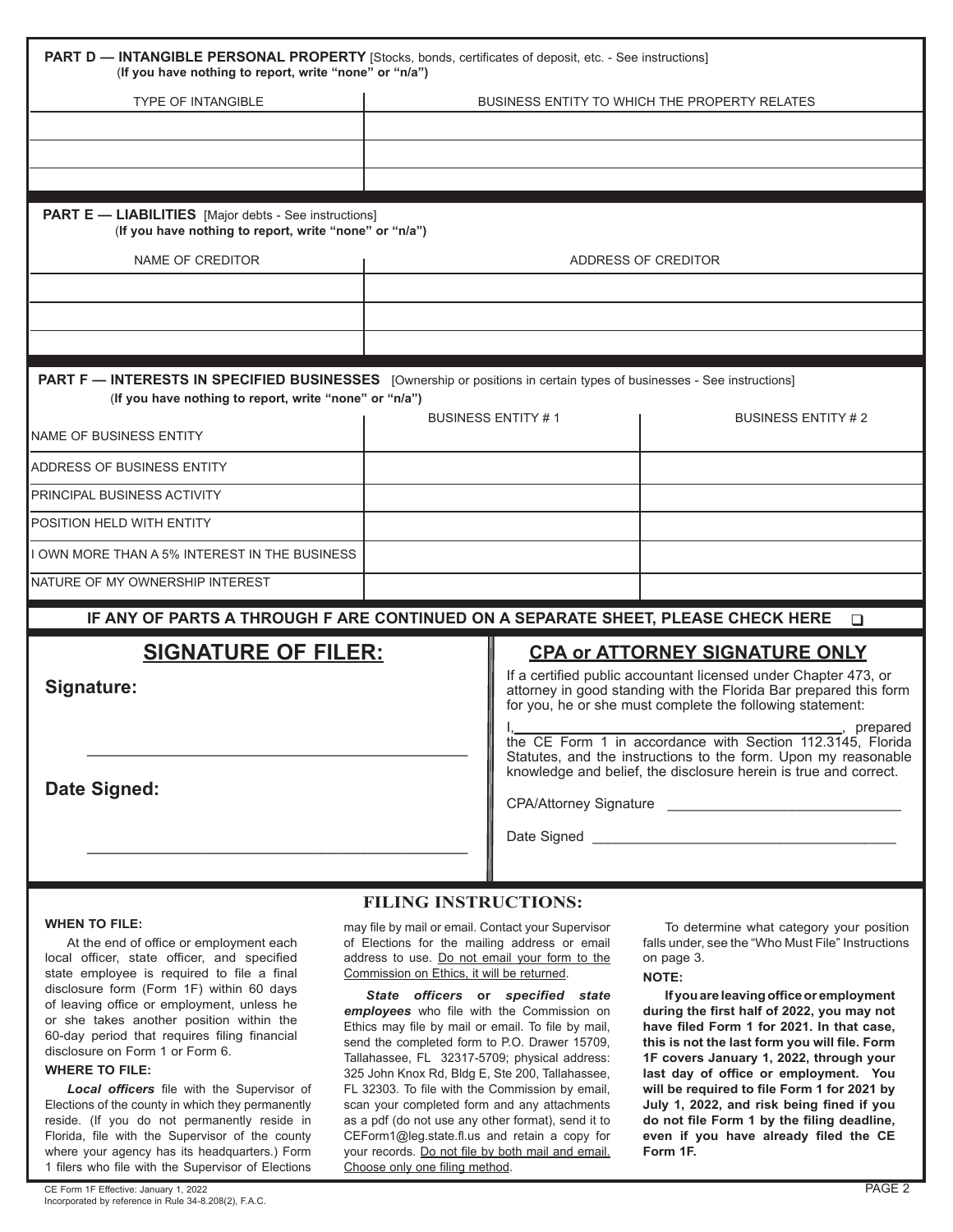## **WHO MUST FILE FORM 1F, Final Statement of Financial Interests:**

All persons who fall within the categories of "state officers," "local officers," and "specified state employees" are required to file Form 1F within 60 days of leaving that position unless they take another position within the 60-day period that requires filing either Form 1 or Form 6. Positions within these categories are listed below. Persons required to file full financial disclosure (Form 6 -- see that form for a list of persons who are required to file it) should file Form 6F rather than Form 1F as their final financial disclosure.

1) Elected public officials not serving in a political subdivision of the state and any person appointed to fill a vacancy in such office, unless required to file full disclosure on Form 6.

2) Appointed members of each board, commission, authority, or council having statewide jurisdiction, excluding members of solely advisory bodies, but including judicial nominating commission members; Directors of Enterprise Florida, Scripps Florida Funding Corporation, and Career Source Florida; and members of the Council on the Social Status of Black Men and Boys; the Executive Director, Governors, and senior managers of Citizens Property Insurance Corporation; Governors and senior managers of Florida Workers' Compensation Joint Underwriting Association; board members of the Northeast Fla. Regional Transportation Commission; board members of Triumph Gulf Coast, Inc; board members of Florida Is For Veterans, Inc.; and members of the Technology Advisory Council within the Agency for State Technology.

3) The Commissioner of Education, members of the State Board of Education, the Board of Governors, the local Boards of Trustees and Presidents of state universities, and the Florida Prepaid College Board.

4) Persons elected to office in any political subdivision (such as municipalities, counties, and special districts) and any person appointed to fill a vacancy in such office, unless required to file Form 6.

5) Appointed members of the following boards, councils, commissions, authorities, or other bodies of county, municipality, school district, independent special district, or other political subdivision: the governing body of the subdivision; community college or junior college district boards of trustees; boards having the power to enforce local code provisions; boards of adjustment; community redevelopment agencies; planning or zoning boards having the power to recommend, create, or modify land planning or zoning within a political subdivision, except for citizen advisory committees, technical coordinating committees, and similar groups who only have the power to make recommendations to planning or zoning boards, and except for representatives of a military installation acting on behalf of all military installations within that jurisdiction; pension or retirement boards empowered to invest pension or retirement funds or determine entitlement to or amount of pensions or other retirement benefits, and the Pinellas County Construction Licensing Board.

6) Any appointed member of a local government board who is required to file a statement of financial interests by the appointing authority or the enabling legislation, ordinance, or resolution creating the board.

 7) Persons holding any of these positions in local government: mayor; county or city manager; chief administrative employee or finance director of a county, municipality, or other political subdivision; county or municipal attorney; chief county or municipal building inspector; county or municipal water resources coordinator; county or municipal pollution control director; county or municipal environmental control director; county or municipal administrator with power to grant or deny a land development permit; chief of police; fire chief; municipal clerk; appointed district school superintendent; community college president; district medical examiner; purchasing agent (regardless of title) having the authority to make any purchase exceeding \$35,000 for the local governmental unit.

8) Officers and employees of entities serving as chief administrative officer of a political subdivision.

9) Members of governing boards of charter schools operated by a city or other public entity.

10) Employees in the office of the Governor or of a Cabinet member who are exempt from the Career Service System, excluding secretarial, clerical, and similar positions.

11) The following positions in each state department, commission, board, or council: Secretary, Assistant or Deputy Secretary, Executive Director, Assistant or Deputy Executive Director, and anyone having the power normally conferred upon such persons, regardless of title.

12) The following positions in each state department or division: Director, Assistant or Deputy Director, Bureau Chief, and any person having the power normally conferred upon such persons, regardless of title.

13) Assistant State Attorneys, Assistant Public Defenders, criminal conflict and civil regional counsel, and assistant criminal conflict and civil regional counsel, Public Counsel, full-time state employees serving as counsel or assistant counsel to a state agency, administrative law judges, and hearing officers.

14) The Superintendent or Director of a state mental health institute established for training and research in the mental health field, or any major state institution or facility established for corrections, training, treatment, or rehabilitation.

15) State agency Business Managers, Finance and Accounting Directors, Personnel Officers, Grant Coordinators, and purchasing agents (regardless of title) with power to make a purchase exceeding \$35,000.

16) The following positions in legislative branch agencies: each employee (other than those employed in maintenance, clerical, secretarial, or similar positions and legislative assistants exempted by the presiding officer of their house); and each employee of the Commission on Ethics.

17) Each member of the governing body of a "large-hub commercial service airport," as defined in Section 112.3144(1)(c), Florida Statutes, except for members required to comply with the financial disclosure requirements of s. 8, Article II of the State Constitution.

# **INSTRUCTIONS FOR COMPLETING FORM 1F:**

### **INTRODUCTORY INFORMATION** (Top of Form):

**NAME OF AGENCY:** The name of the governmental unit which you served or by which you were employed.

**OFFICE OR POSITION HELD OR SOUGHT:** The title of the office or position you held during the disclosure period.

**DISCLOSURE PERIOD:** This statement reflects your financial interests for the period between January 1 and the last day of your public office or employment in 2022. Please write the last day of your office or employment in this part of the form. This date should be prior to December 31, 2022. The Form 1F cannot be used to report financial interests for

CE Form 1F Effective: January 1, 2022 PAGE 3 Incorporated by reference in Rule 34-8.208(2), F.A.C.

a period covering the entire 2022 calendar year, nor should this form be used to report your financial interests for a period beyond 2022.

**PUBLIC RECORD:** The disclosure form and everything attached to it is a public record. Your social security number, bank account, debit, charge, and credit card numbers are not required and you should redact them from any documents you file. If you are an active or former officer or employee listed in Section 119.071, F.S., whose home address is exempt from disclosure, the Commission will maintain that confidentiality if you submit a written and notarized request.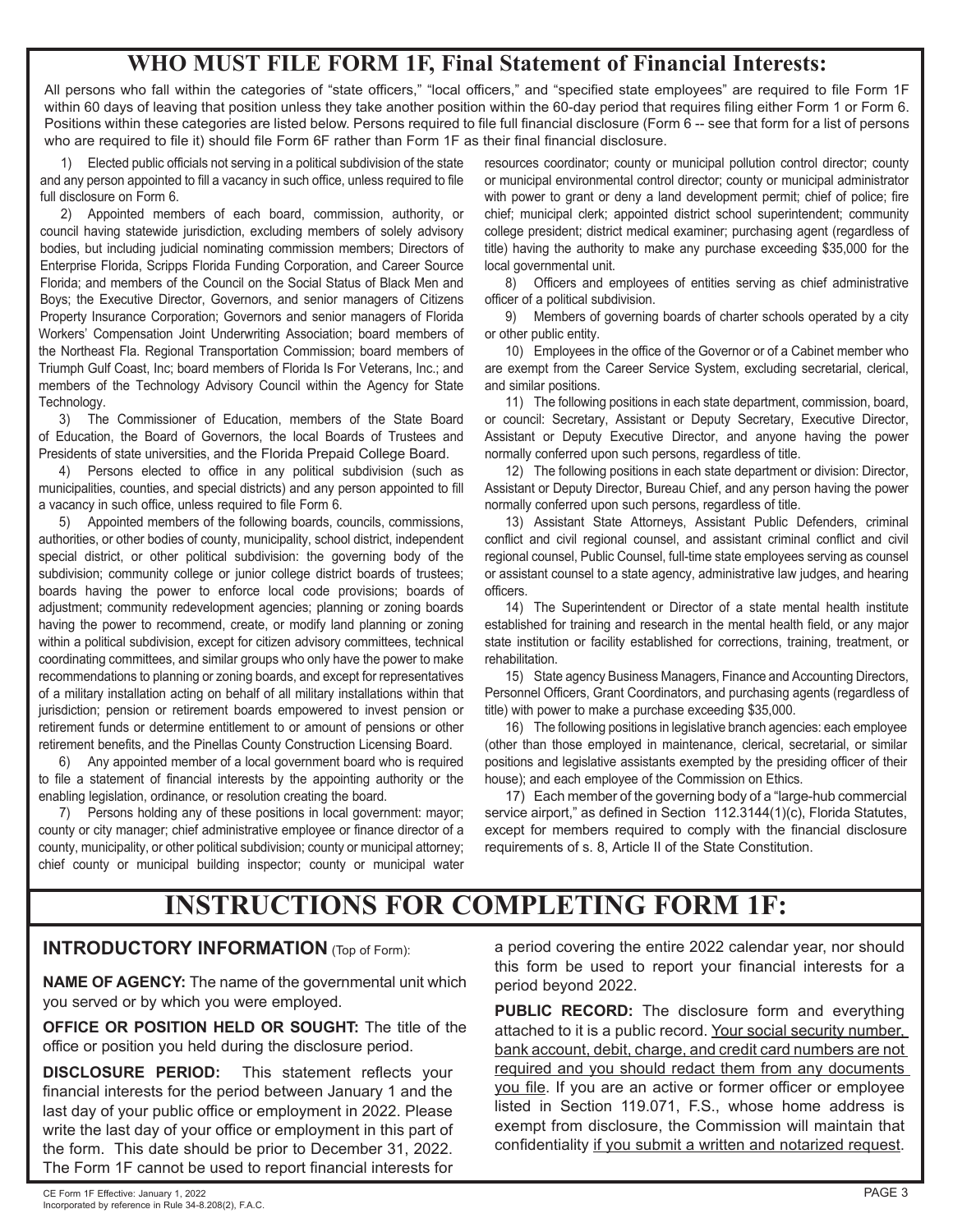# **MANNER OF CALCULATING REPORTABLE INTEREST**

As noted on the form, filers have the option of reporting based on either thresholds that are comparative (usually, based on percentage values) or thresholds that are based on absolute dollar values. The instructions on the following pages specifically describe the different thresholds. Check the box that reflects the choice you have made. You must use the type of threshold you have chosen for each part of the form. In other words, if you choose to report based on absolute dollar value thresholds, you cannot use a percentage threshold on any part of the form.

### **IF YOU HAVE CHOSEN DOLLAR VALUE THRESHOLDS THE FOLLOWING INSTRUCTIONS APPLY**

#### **PART A — PRIMARY SOURCES OF INCOME**

[Required by s. 112.3145(3)(b)1, F.S.]

Part A is intended to require the disclosure of your principal sources of income during the disclosure period. You do not have to disclose any public salary or public position(s). The income of your spouse need not be disclosed; however, if there is joint income to you and your spouse from property you own jointly (such as interest or dividends from a bank account or stocks), you should disclose the source of that income if it exceeded the threshold.

 Please list in this part of the form the name, address, and principal business activity of each source of your income which exceeded \$2,500 of gross income received by you in your own name or by any other person for your use or benefit.

"Gross income" means the same as it does for income tax purposes, even if the income is not actually taxable, such as interest on tax-free bonds. Examples include: compensation for services, income from business, gains from property dealings, interest, rents, dividends, pensions, IRA distributions, social security, distributive share of partnership gross income, and alimony if considered gross income under federal law, but not child support.

#### Examples:

— If you were employed by a company that manufactures computers and received more than \$2,500, list the name of the company, its address, and its principal business activity (computer manufacturing).

— If you were a partner in a law firm and your distributive share of partnership gross income exceeded \$2,500, list the name of the firm, its address, and its principal business activity (practice of law).

— If you were the sole proprietor of a retail gift business and your gross income from the business exceeded \$2,500, list the name of the business, its address, and its principal business activity (retail gift sales).

— If you received income from investments in stocks and bonds, list each individual company from which you derived more than \$2,500. Do not aggregate all of your investment income.

— If more than \$2,500 of your gross income was gain from the sale of property (not just the selling price), list as a source of income the purchaser's name, address, and principal business activity. If the purchaser's identity is unknown, such as where securities listed on an exchange are sold through a brokerage firm, the source of income should be listed as "sale of (name of company) stock," for example.

— If more than \$2,500 of your gross income was in the form of interest from one particular financial institution (aggregating interest from all CD's, accounts, etc., at that institution), list the name of the institution, its address, and its principal business activity.

#### **PART B — SECONDARY SOURCES OF INCOME**

[Required by s. 112.3145(3)(b)2, F.S.]

This part is intended to require the disclosure of major customers, clients, and other sources of income to businesses in which you own an interest. It is not for reporting income from second jobs. That kind of income should be reported in Part A "Primary Sources of Income," if it meets the reporting threshold. You will not have anything to report unless, during the disclosure period:

(1) You owned (either directly or indirectly in the form of an equitable or beneficial interest) during the disclosure period more than 5% of the total assets or capital stock of a business entity (a corporation,

partnership, LLC, limited partnership, proprietorship, joint venture, trust, firm, etc., doing business in Florida); *and,*

(2) You received more than \$5,000 of your gross income during the disclosure period from that business entity.

If your interests and gross income exceeded these thresholds, then for that business entity you must list every source of income to the business entity which exceeded 10% of the business entity's gross income (computed on the basis of the business entity's most recently completed fiscal year), the source's address, and the source's principal business activity.

Examples:

— You are the sole proprietor of a dry cleaning business, from which you received more than \$5,000. If only one customer, a uniform rental company, provided more than 10% of your dry cleaning business, you must list the name of the uniform rental company, its address, and its principal business activity (uniform rentals).

— You are a 20% partner in a partnership that owns a shopping mall and your partnership income exceeded the above thresholds. List each tenant of the mall that provided more than 10% of the partnership's gross income and the tenant's address and principal business activity.

#### **PART C — REAL PROPERTY**

[Required by s. 112.3145(3)(b)3, F.S.]

In this part, list the location or description of all real property in Florida in which you owned directly or indirectly at any time during the disclosure period in excess of 5% of the property's value. You are not required to list your residences. You should list any vacation homes if you derive income from them.

Indirect ownership includes situations where you are a beneficiary of a trust that owns the property, as well as situations where you own more than 5% of a partnership or corporation that owns the property. The value of the property may be determined by the most recently assessed value for tax purposes, in the absence of a more accurate fair market value.

The location or description of the property should be sufficient to enable anyone who looks at the form to identify the property. A street address should be used, if one exists.

#### **PART D — INTANGIBLE PERSONAL PROPERTY**

[Required by s. 112.3145(3)(b)3, F.S.]

Describe any intangible personal property that, at any time during the disclosure period, was worth more than \$10,000 and state the business entity to which the property related. Intangible personal property includes things such as cash on hand, stocks, bonds, certificates of deposit, vehicle leases, interests in businesses, beneficial interests in trusts, money owed you (including, but not limited to, loans made as a candidate to your own campaign), Deferred Retirement Option Program (DROP) accounts, the Florida Prepaid College Plan, and bank accounts in which you have an ownership interest. Intangible personal property also includes investment products held in IRAs, brokerage accounts, and the Florida College Investment Plan. Note that the product *contained in* a brokerage account, IRA, or the Florida College Investment Plan is your asset—not the account or plan itself. Things like automobiles and houses you own, jewelry, and paintings are not intangible property. Intangibles relating to the same business entity may be aggregated; for example, CDs and savings accounts with the same bank. Property owned as tenants by the entirety or as joint tenants with right of survivorship, including bank accounts owned in such a manner, should be valued at 100%. The value of a leased vehicle is the vehicle's present value minus the lease residual (a number found on the lease document).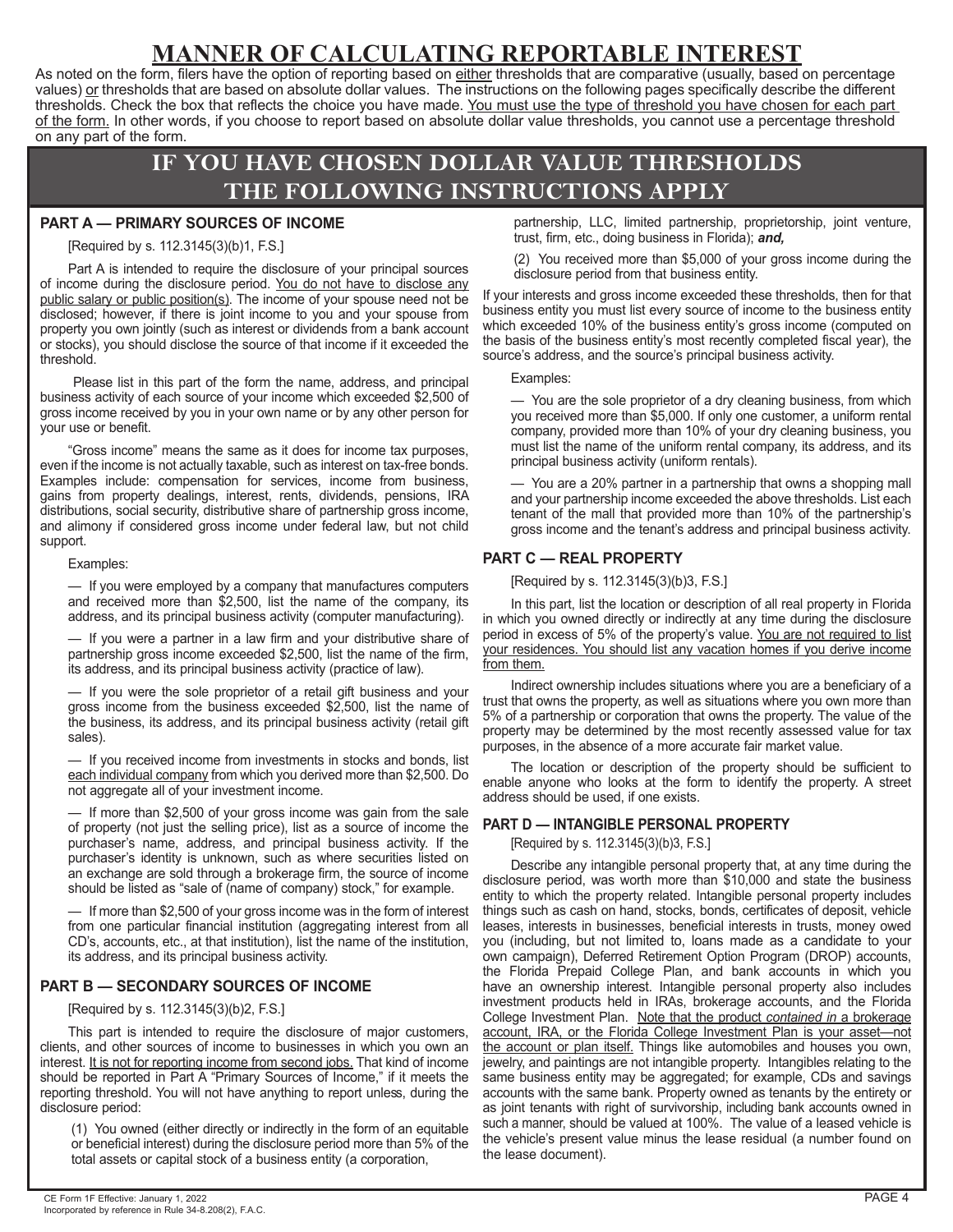#### **PART E — LIABILITIES**

[Required by s. 112.3145(3)(b)4, F.S.]

List the name and address of each creditor to whom you owed more than \$10,000 at any time during the disclosure period. The amount of the liability of a vehicle lease is the sum of any pastdue payments and all unpaid prospective lease payments. You are not required to list the amount of any debt. You do not have to disclose credit card and retail installment accounts, taxes owed (unless reduced to a judgment), indebtedness on a life insurance policy owed to the company of issuance, or contingent liabilities. A "contingent liability" is one that will become an actual liability only when one or more future events occur or fail to occur, such as where you are liable only as a guarantor, surety, or endorser on a promissory note. If you are a "co-maker" and are jointly liable or jointly and severally liable, then it is not a contingent liability.

#### **PART F — INTERESTS IN SPECIFIED BUSINESSES**

[Required by s. 112.3145(7), F.S.]

The types of businesses covered in this disclosure include: state and federally chartered banks; state and federal savings and loan associations; cemetery companies; insurance companies; mortgage companies; credit unions; small loan companies; alcoholic beverage licensees; pari-mutuel wagering companies, utility companies, entities controlled by the Public Service Commission;

and entities granted a franchise to operate by either a city or a county government.

Disclose in this part of the form the fact that you owned during the disclosure period an interest in, or held any of certain positions with, the types of businesses listed above. You must to make this disclosure if you own or owned (either directly or indirectly in the form of an equitable or beneficial interest) at any time during the disclosure period more than 5% of the total assets or capital stock of one of the types of business entities listed above. You also must complete this part of the form for each of these types of businesses for which you are, or were at any time during the disclosure period, an officer, director, partner, proprietor, or agent (other than a resident agent solely for service of process).

If you have or held such a position or ownership interest in one of these types of businesses, list the name of the business, its address and principal business activity, and the position held with the business (if any). If you own(ed) more than a 5% interest in the business, indicate that fact and describe the nature of your interest.

**(End of Dollar Value Thresholds Instructions.)**

# **IF YOU HAVE CHOSEN COMPARATIVE (PERCENTAGE) THRESHOLDS THE FOLLOWING INSTRUCTIONS APPLY**

#### **PART A — PRIMARY SOURCES OF INCOME**

[Required by s. 112.3145(3)(a)1, F.S.]

Part A is intended to require the disclosure of your principal sources of income during the disclosure period. You do not have to disclose any public salary or public position(s), but income from these public sources should be included when calculating your gross income for the disclosure period. The income of your spouse need not be disclosed; however, if there is joint income to you and your spouse from property you own jointly (such as interest or dividends from a bank account or stocks), you should include all of that income when calculating your gross income and disclose the source of that income if it exceeded the threshold.

Please list in this part of the form the name, address, and principal business activity of each source of your income which exceeded 5% of the gross income received by you in your own name or by any other person for your benefit or use during the disclosure period.

"Gross income" means the same as it does for income tax purposes, even if the income is not actually taxable, such as interest on tax-free bonds. Examples include: compensation for services, income from business, gains from property dealings, interest, rents, dividends, pensions, IRA distributions, social security, distributive share of partnership gross income, and alimony if considered gross income under federal law, but not child support.

Examples:

— If you were employed by a company that manufactures computers and received more than 5% of your gross income from the company, list the name of the company, its address, and its principal business activity (computer manufacturing).

— If you were a partner in a law firm and your distributive share of partnership gross income exceeded 5% of your gross income, list the name of the firm, its address, and its principal business activity (practice of law).

— If you were the sole proprietor of a retail gift business and your gross income from the business exceeded 5% of your total gross income, list the name of the business, its address, and its principal business activity (retail gift sales).

— If you received income from investments in stocks and bonds, you list each individual company from which you derived more than 5% of your gross income. Do not aggregate all of your investment income.

— If more than 5% of your gross income was gain from the sale of property (not just the selling price), list as a source of income the purchaser's name, address, and principal business activity. If the purchaser's identity is unknown, such as where securities listed on an exchange are sold through a brokerage firm, the source of income should be listed as "sale of (name of company) stock," for example.

— If more than 5% of your gross income was in the form of interest from one particular financial institution (aggregating interest from all CD's, accounts, etc., at that institution), list the name of the institution, its address, and its principal business activity.

#### **PART B — SECONDARY SOURCES OF INCOME**

[Required by s. 112.3145(3)(a)2, F.S.]

This part is intended to require the disclosure of major customers, clients, and other sources of income to businesses in which you own an interest. It is not for reporting income from second jobs. That kind of income should be reported in Part A, "Primary Sources of Income," if it meets the reporting threshold. You will *not* have anything to report *unless* during the disclosure period:

(1) You owned (either directly or indirectly in the form of an equitable or beneficial interest) more than 5% of the total assets or capital stock of a business entity (a corporation, partnership, LLC, limited partnership, proprietorship, joint venture, trust, firm, etc., doing business in Florida); *and,*

(2) You received more than 10% of your gross income from that business entity; *and,*

(3) You received more than \$1,500 in gross income from that business entity.

If your interests and gross income exceeded these thresholds, then for that business entity you must list every source of income to the business entity which exceeded 10% of the business entity's gross income (computed on the basis of the business entity's most recently completed fiscal year), the source's address, and the source's principal business activity.